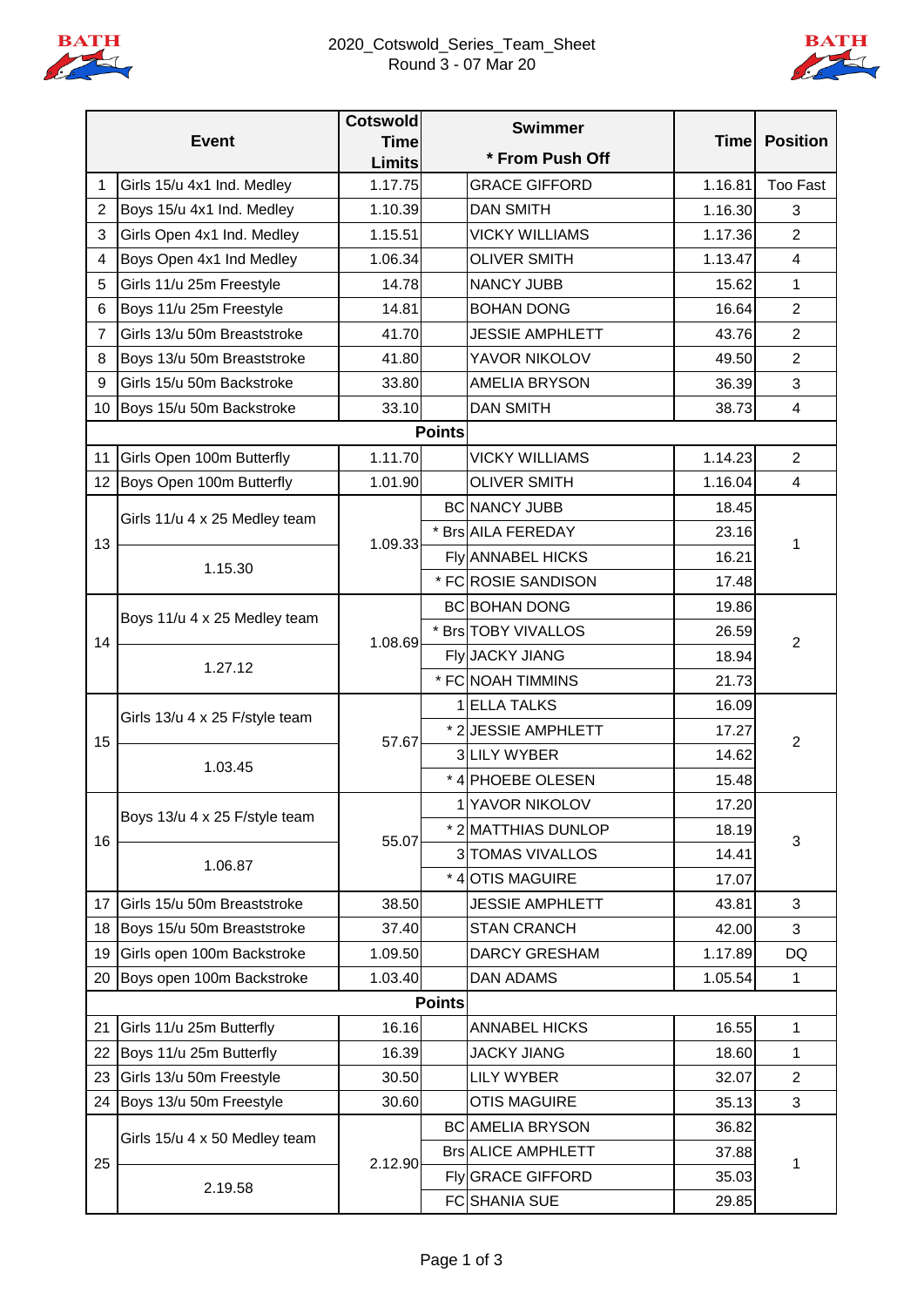

## 2020\_Cotswold\_Series\_Team\_Sheet Round 3 - 07 Mar 20



| <b>Event</b>  |                                | <b>Cotswold</b>              | <b>Swimmer</b><br>* From Push Off |                           |             | <b>Position</b>         |
|---------------|--------------------------------|------------------------------|-----------------------------------|---------------------------|-------------|-------------------------|
|               |                                | <b>Time</b><br><b>Limits</b> |                                   |                           | <b>Time</b> |                         |
|               |                                |                              |                                   | <b>BC DAN ADAMS</b>       | 31.09       |                         |
| 26            | Boys 15/u 4 x 50 Medley team   |                              |                                   | <b>Brs STAN CRANCH</b>    | 41.50       | 2                       |
|               | 2.19.93                        | 2.02.60                      |                                   | Fly DAN SMITH             | 37.00       |                         |
|               |                                |                              |                                   | <b>FCELLIOTT BRAKE</b>    | 29.93       |                         |
| 27            | Girls Open 4 x 50 Medley team  | 2.11.07                      |                                   | <b>BC DARCY GRESHAM</b>   | 36.92       | 3                       |
|               |                                |                              |                                   | <b>Brs ISSY WYBER</b>     | 45.68       |                         |
|               | 2.25.69                        |                              |                                   | <b>Fly VICKY WILLIAMS</b> | 33.21       |                         |
|               |                                |                              |                                   | <b>FC</b> SHANIA SUE      | 29.88       |                         |
|               | Boys Open 4 x 50 Medley team   | 1.59.44                      |                                   | <b>BC DAN ADAMS</b>       | 32.00       | 4                       |
|               |                                |                              |                                   | <b>BrsOLIVER SMITH</b>    | 39.30       |                         |
| 28            | 2.15.29                        |                              |                                   | <b>Fly</b> CHAI HICKS     | 30.70       |                         |
|               |                                |                              |                                   | FCGREGG WYBER             | 33.29       |                         |
| 29            | Girls 11/u 25m Backstroke      | 18.12                        |                                   | <b>ROSIE SANDISON</b>     | 19.77       | $\overline{2}$          |
|               | 30 Boys 11/u 25m Backstroke    | 18.22                        |                                   | JACOB WELLS-LUTTRELL      | 19.80       | $\overline{2}$          |
| <b>Points</b> |                                |                              |                                   |                           |             |                         |
| 31            | Girls 13/u 50m Butterfly       | 35.00                        |                                   | PHOEBE OLESEN             | 36.28       | 3                       |
| 32            | Boys 13/u 50m Butterfly        | 35.50                        |                                   | <b>TOMAS VIVALLOS</b>     | 37.06       | $\overline{2}$          |
| 33            | Girls 15/u 50m Freestyle       | 29.30                        |                                   | <b>ALICE AMPHLETT</b>     | 30.61       | 1                       |
| 34            | Boys 15/u 50m Freestyle        | 28.10                        |                                   | <b>ELLIOTT BRAKE</b>      | 30.08       | 3                       |
| 35            | Girls Open 100m Breaststroke   | 1.22.10                      |                                   | <b>DARCY GRESHAM</b>      | 1.27.49     | 1                       |
| 36            | Boys Open 100m Breaststroke    | 1.13.90                      |                                   | <b>OLIVER SMITH</b>       | 1.28.89     | $\overline{\mathbf{4}}$ |
|               | Girls 11/u 4 x 25 F/style team | 59.12                        |                                   | 1 ROSIE SANDISON          | 17.13       | 1                       |
|               |                                |                              |                                   | * 2 AILA FEREDAY          | 18.22       |                         |
| 37            | 1.07.97                        |                              |                                   | <b>3 ANNABEL HICKS</b>    | 15.36       |                         |
|               |                                |                              |                                   | * 4 NANCY JUBB            | 17.26       |                         |
|               | Boys 11/u 4 x 25 F/style team  | 59.24                        |                                   | 1BOHAN DONG               | 17.01       | 1                       |
|               |                                |                              |                                   | * 2 NOAH TIMMINS          | 21.79       |                         |
| 38            | 1.14.27                        |                              |                                   | 3 TOBY VIVALLOS           | 17.54       |                         |
|               |                                |                              |                                   | * 4 JACOB WELLS-LUTTRELL  | 18.36       |                         |
|               | Girls 13/u 4 x 25 Medley team  | 1.04.60                      |                                   | <b>BCELLA TALKS</b>       | 20.14       | 3                       |
|               |                                |                              |                                   | * Brs JESSIE AMPHLETT     | 23.43       |                         |
| 39            | 1.16.56                        |                              |                                   | Fly PHOEBE OLESEN         | 1685        |                         |
|               |                                |                              |                                   | * FCLILY WYBER            | 16.17       |                         |
|               | Boys 13/u 4 x 25 Medley team   | 1.02.14                      |                                   | <b>BCOOTIS MAGUIRE</b>    | 19.36       | $\overline{2}$          |
| 40            |                                |                              |                                   | * Brs YAVOR NIKOLOV       | 25.53       |                         |
|               | 1.19.29                        |                              |                                   | <b>Fly TOMAS VIVALLOS</b> | 16.27       |                         |
|               |                                |                              |                                   | * FC MATTHIAS DUNLOP      | 18.13       |                         |
|               |                                | <b>Points</b>                |                                   |                           |             |                         |
| 41            | Girls 15/u 50m Butterfly       | 32.50                        |                                   | <b>GRACE GIFFORD</b>      | 34.38       | $\overline{2}$          |
| 42            | Boys 15/u 50m Butterfly        | 31.50                        |                                   | DAN ADAMS                 | 31.84       | 1                       |